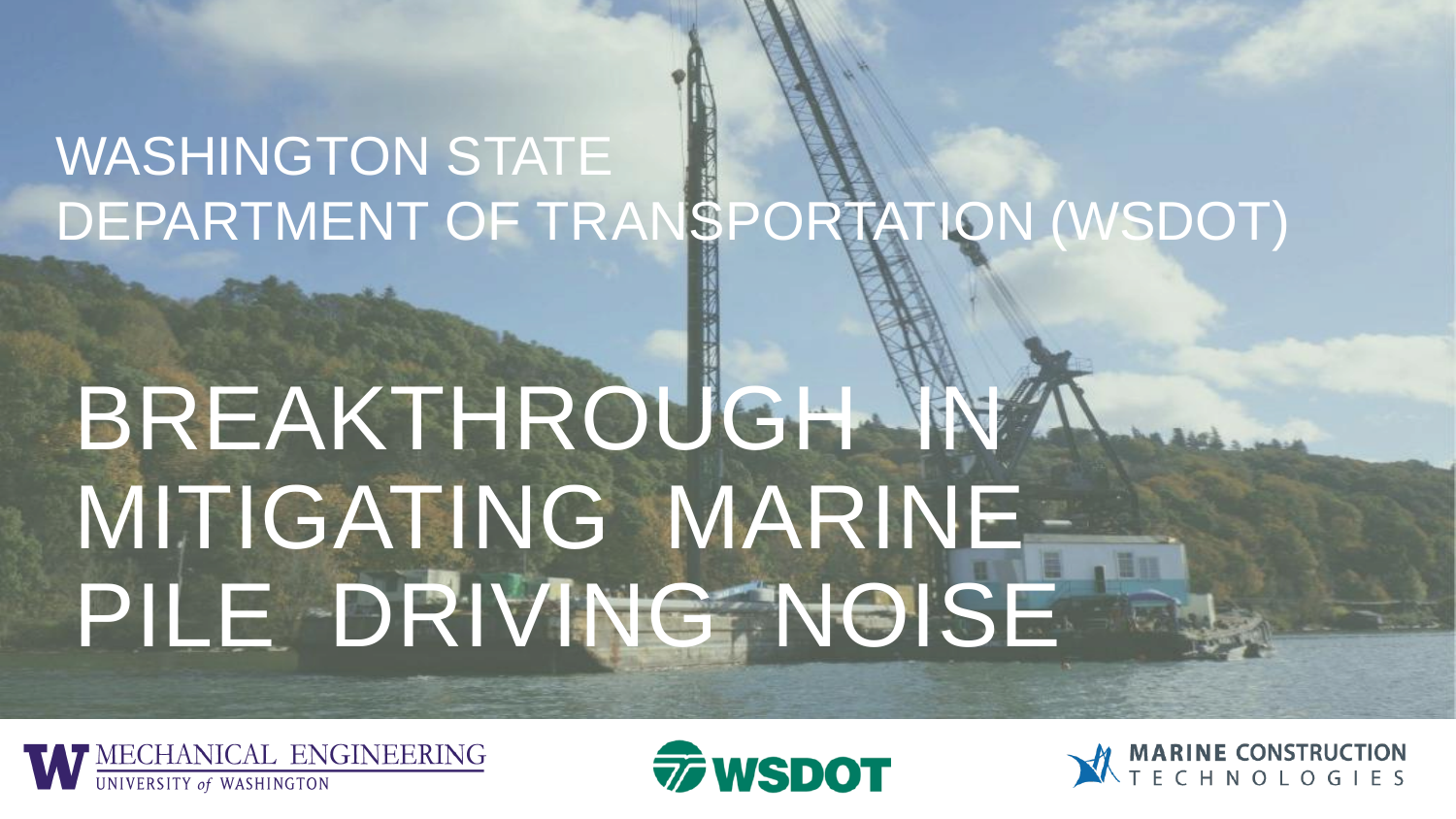

## Dave Marver

Moderator<sup>'</sup>

## **IMPLEMENTATION**

**BREAKTHROUGH IN MITIGATING MARINE PILE DRIVING NOISE**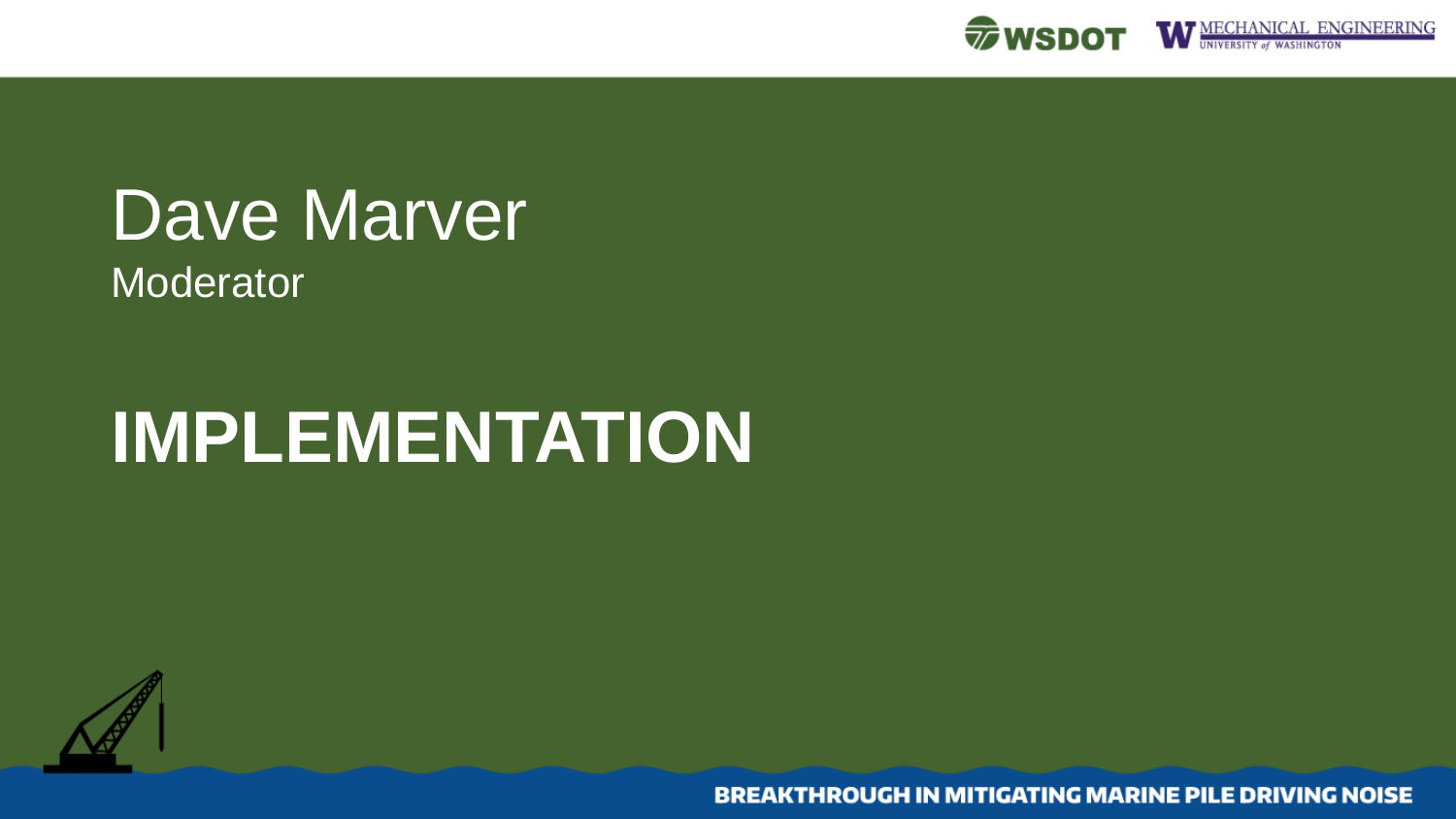## **COMMERCIALIZATION**



- WSDOT should be greatly commended for supporting this research
- Innovative technology is often trapped behind university walls
- Must be commercialized in order to provide maximum benefit to industry, society, and the environment

BREAKTHROUGH IN MITIGATING MARINE PILE DRIVING NOISE

**ZWSDOT**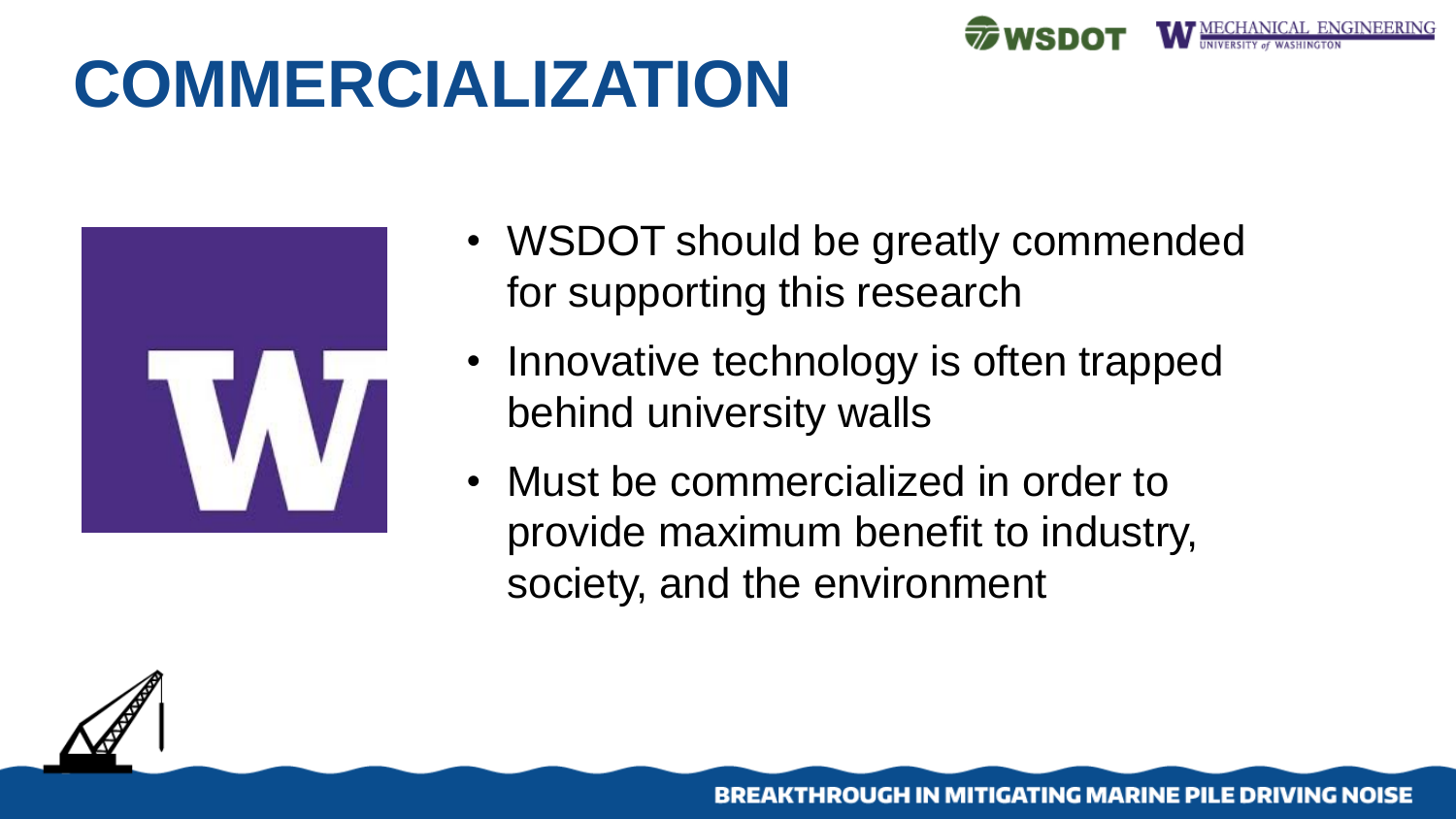## **PUBLIC BENEFIT CORP, PBC**

Marine Construction Technologies, PBC will commercialize double wall piles and make them widely available

This is a new type of business entity: Missiondriven rather than profit-driven

Dedicated to improving the efficiency of marine construction and providing environmental benefit



**WWW.MARINECONTECH.COM**

**BREAKTHROUGH IN MITIGATING MARINE PILE DRIVING NOISE** 

**EQUALM**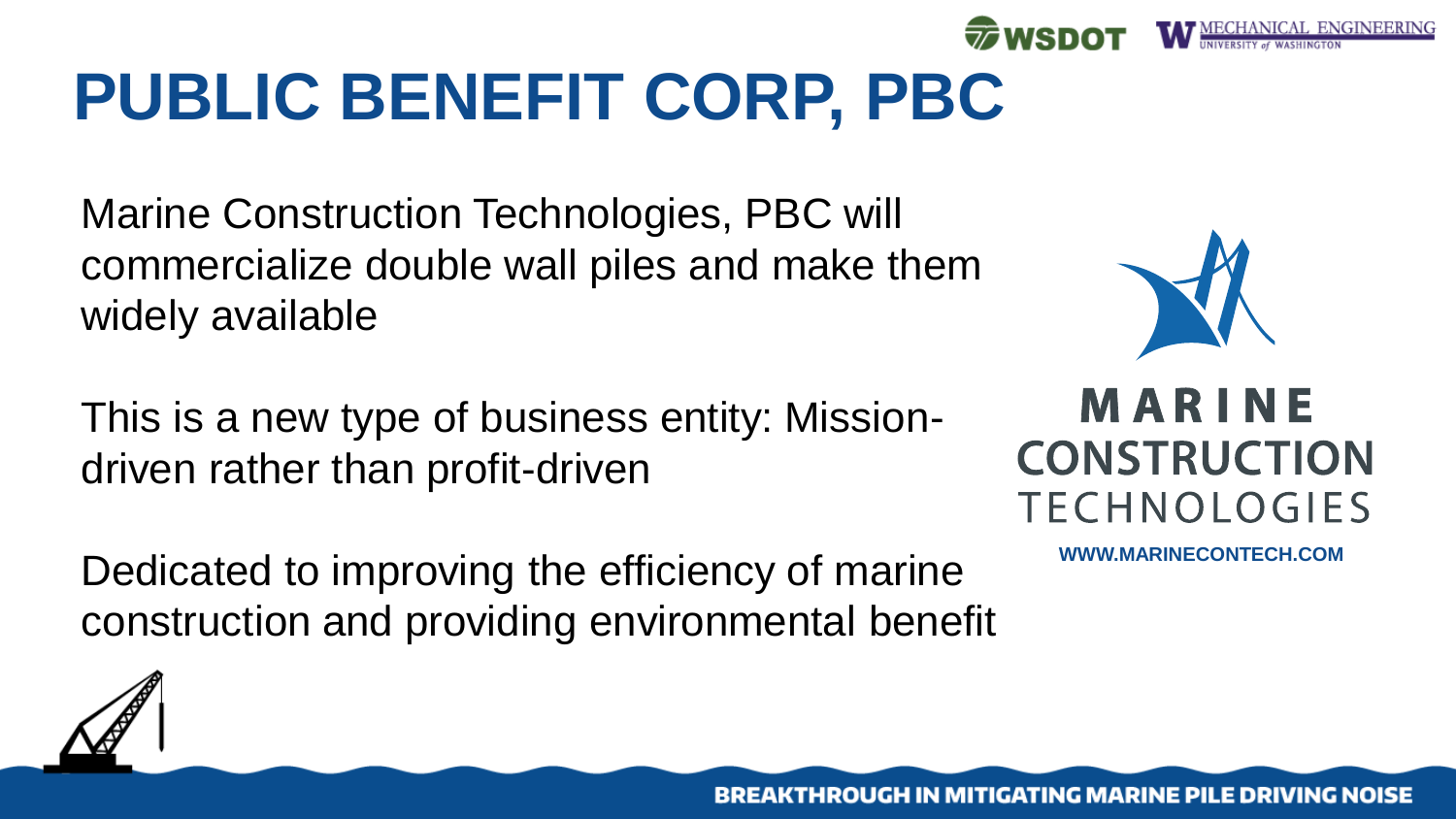

## **PROVIDED AS STEMS**

#### **SHOE ATTACHED TO DISTAL 40' PIPE**



#### **"STEM" DELIVERED TO CONTRACTOR**



#### **PILE LENGTH EXTENDED ON SITE**





#### **ENSURES QUALITY OF SHOE & CRITICAL CONNECTIONS**

**BREAKTHROUGH IN MITIGATING MARINE PILE DRIVING NOISE**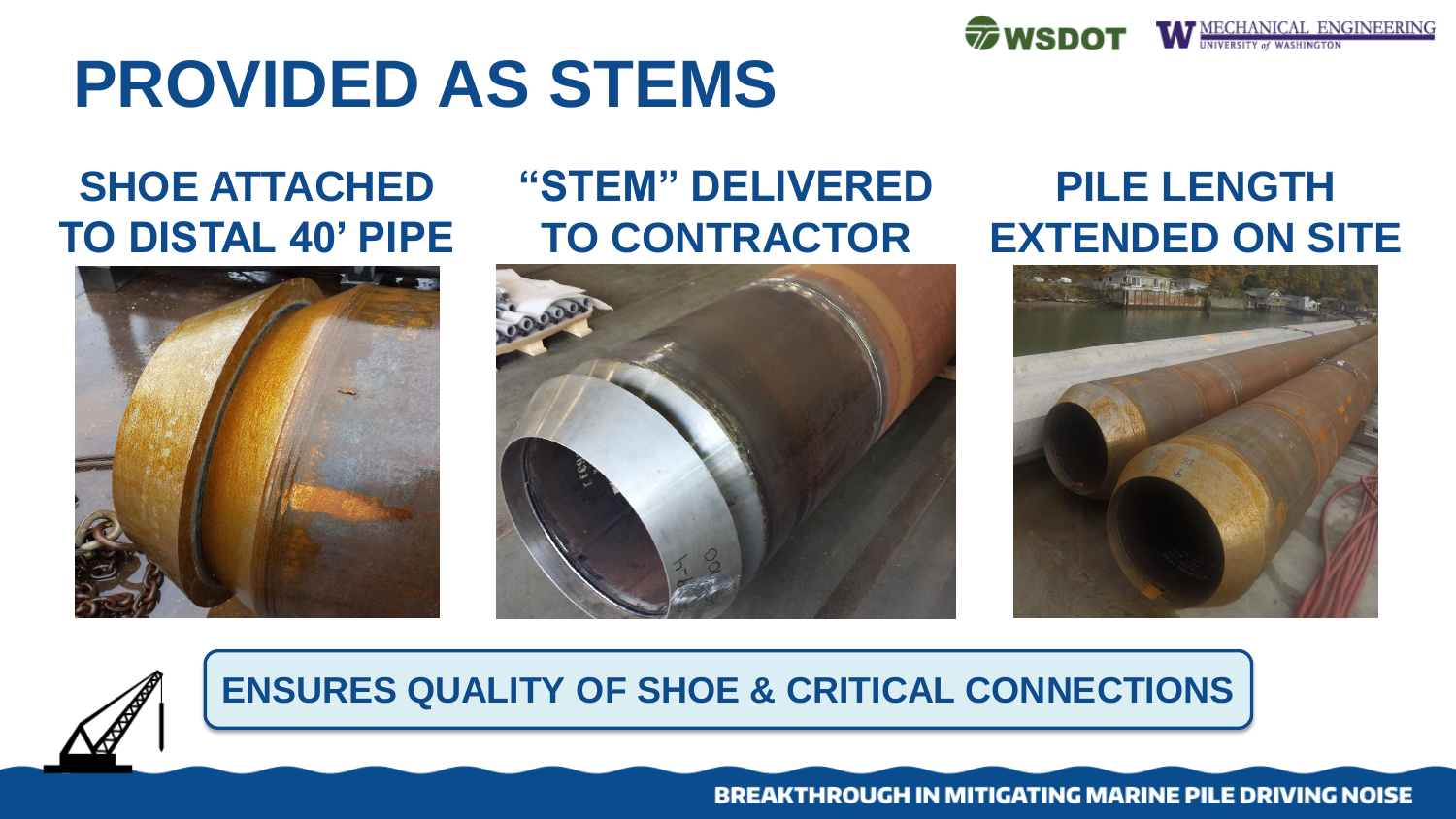## **PRACTICAL CONSIDERATIONS**

- Piles may be available as early as next work window
- Pricing TBD, but cost has been a consideration from the onset
- Currently establishing supply chain
- Likely to be more expensive than typical piles, but offer superior value



WSDOT WECHANICAL ENGINEERING



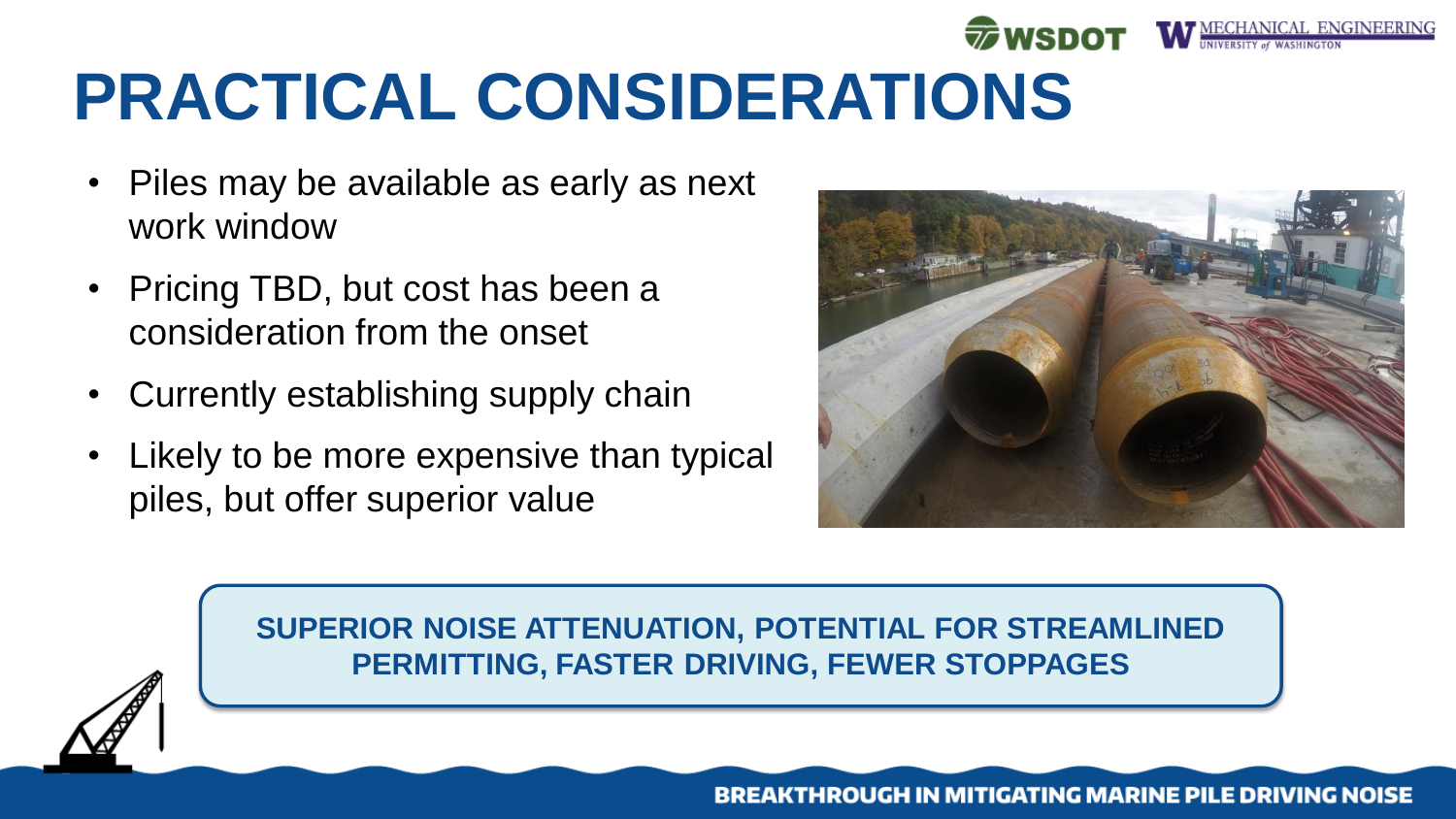

## **REMAINING QUESTIONS**

- WSDOT will conduct another test to evaluate drivability and answer remaining structural questions
- WSDOT desires conclusive test
- Please complete surveys and participate in panel discussion to follow
- Help identify remaining issues and questions **WSDOT VASHON ISLAND FERRY TERMINAL**



**REPLACEMENT PLAN, 2015/16**

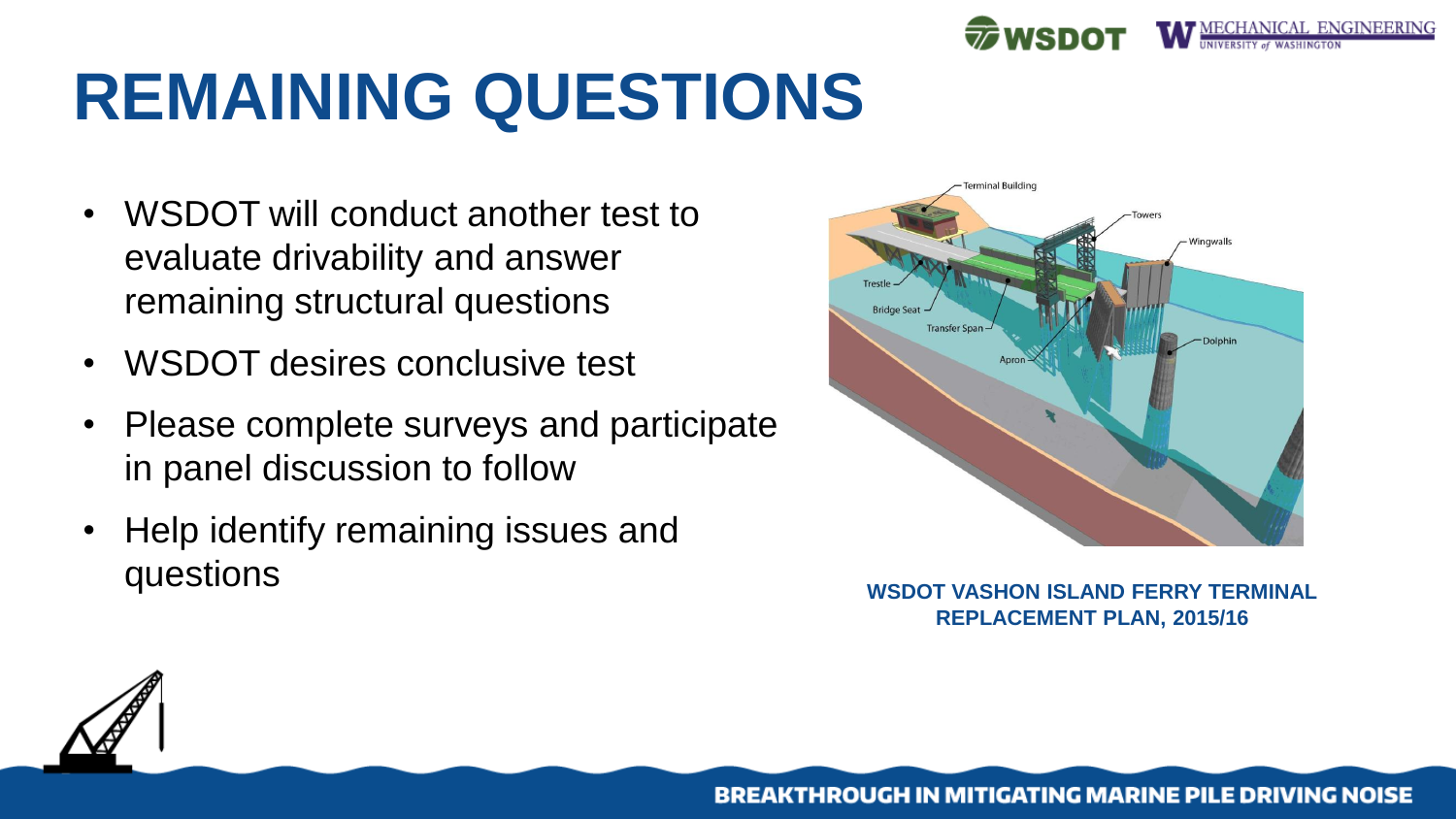

## **CLOSING**

There is an improved noise attenuation method consistently offering > 20 dB Peak noise reduction at 10m

Remaining structural and drivability questions will be addressed in an upcoming WSDOT test at Vashon Island

Further improvements in the technology are possible; this is only "version 1.0"

Additional information is available for download at [www.marinecontech.com,](http://www.marinecontech.com) where you can find a resource repository

WSDOT should be commended for their continued leadership